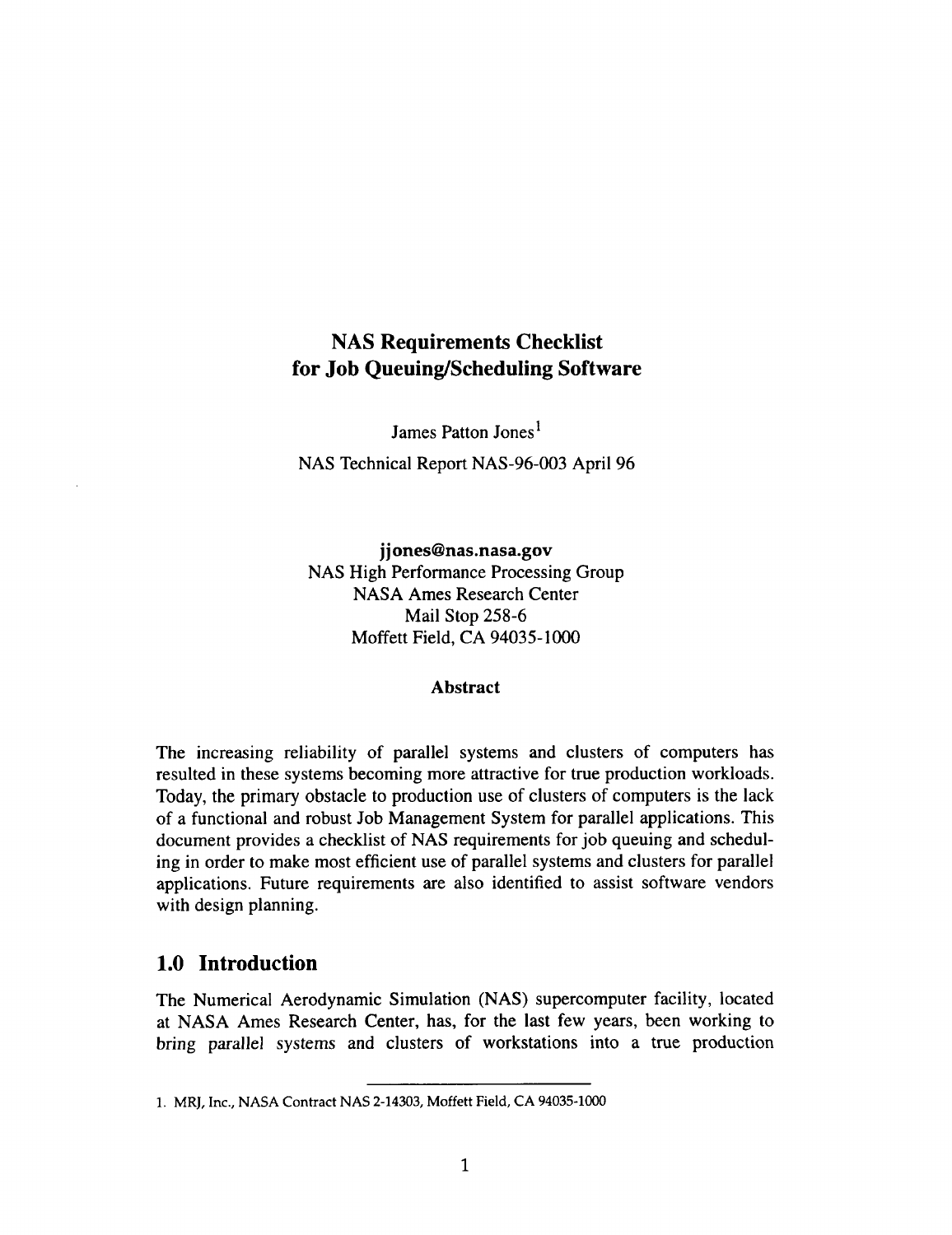environment. One of the primary difficulties has been identifying a robust Job Management System (JMS) capable of handling parallel jobs. For a complete discussion of the role and need of a JMS, see [Sap95a].

The purpose of this **document** is to supplement the above referenced JMS paper, by providing a checklist of the current requirements for the job queuing, scheduling, and resource management software components of a JMS in order to efficiently run parallel jobs on parallel computers and clusters of workstations. This document will be used as the basis for an evaluation of potential job management systems for NAS and the AHPC project, NASA Cooperative Agreement NCC3-413. (For a complete description of the cooperative agreement see [CAN95].)

This paper is divided into two sections: (1) initial definitions and (2) actual requirements. The list of requirements is divided into three main categories: absolute requirements, recommended capabilities, and future requirements. Each is rated as high, medium, or low priority. The priorities indicated are those assigned by the AHPC project team members.

## **2.0 Definitions**

A *job management system* (JMS) generally **fills** three roles, often as separate modules: Queuing, Scheduling, and Resource Management. (For reasons for this trichotomy and a detailed analysis of Job Management needs in general, see [Sap95a].)

**The** *Queuing* role has traditionally been **filled** with batch systems, such as NQS [Kin86]. The *Scheduling* role is the process of selecting which jobs to run, according to a predetermined policy. *Resource management* refers to the monitoring, tracking and reservation of system resources; and enforcement of usage policy.

For the purposes of this discussion, a *job* is a sequence of operations requested by a user, of which a parallel application is the main part. The terms "job" and "application" may be used interchangeably. A job may consist of processes on one or more processors. There are several terms describing jobs that need to be clarified for use in this document:

A *serial job* can be thought of as a special case of the above job definition where there is only one process, instead of multiple, parallel processes.

A *batch job* is submitted through a JMS and run when the requested resources are available.

An *interactive job* is generally the opposite of a batch job in that a user is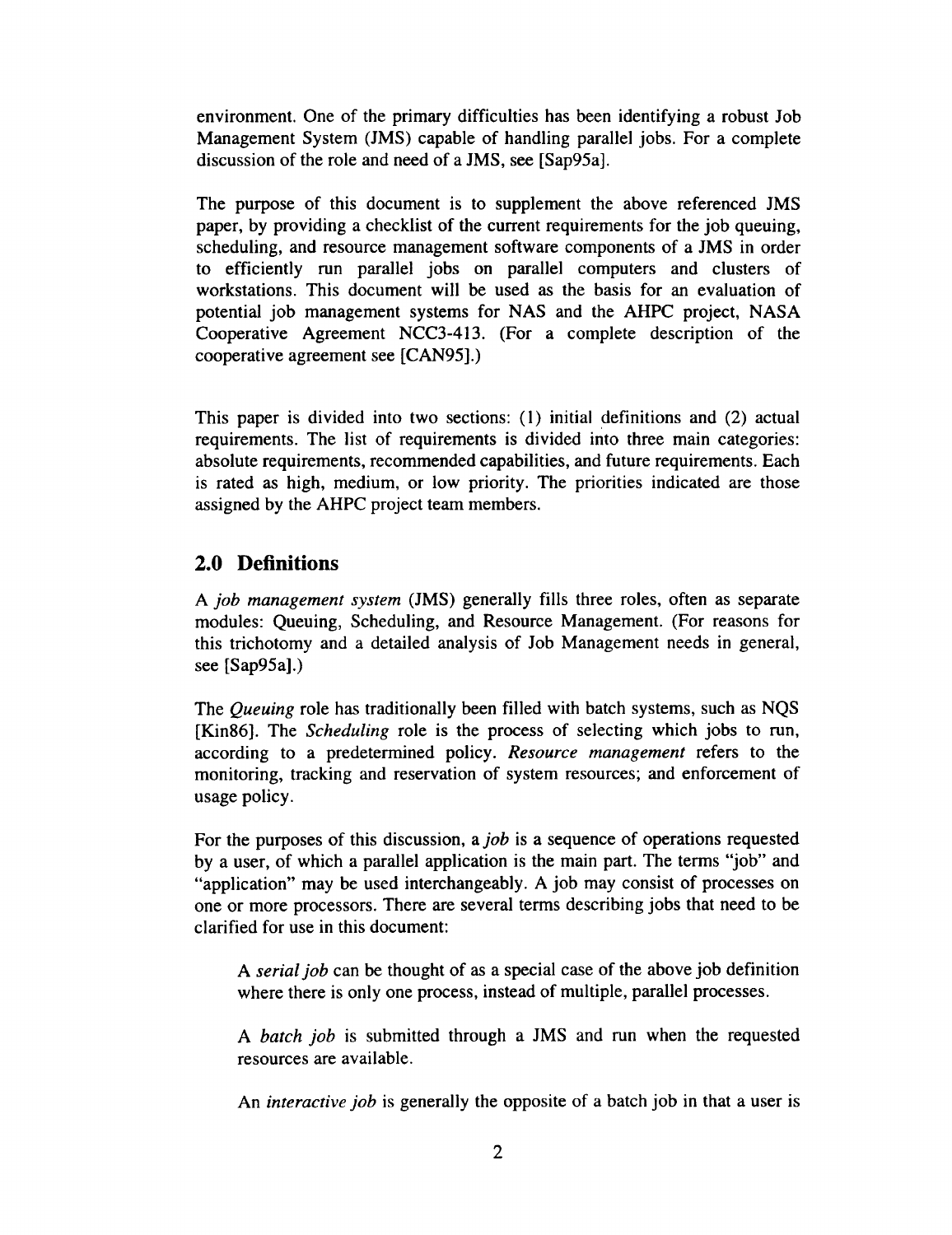implicitly permitted to log directly into a computer and run jobs without going through a JMS. For example, a researcher who runs a job on the workstation on her desk.

An *interactive-batch job* is a special type of batch job in which the job is submitted to a JMS, but when the job runs, the user is given access to and control of the job's input, output, and error file streams (stdin, stdout, and stderr, respectively), allowing the user to interact with the job.

A *foreign job* is an interactive job running on a compute resource to which it has not been granted access. For example, when a user runs a job on a dedicated compute resource without going through a required JMS.

Also for the purposes of this paper, the term *node* refers to a single computer that contains specific resources, such as memory, network interfaces, one or more CPUs, etc. For definitions of other terms relating to Queuing and Job Management Systems in general, see [Hen95].

## 3.0 **Requirements**

This paper focuses on the requirements for Queuing and Scheduling. However, since these two elements are tightly integrated with the Resource Management, requirements are given for the Resource Manager as well.

#### **3.1 Job Management System**

The complete JMS has several overall requirements, including:

#### *High Priority*

- 3.1.1 Must operate in **a** heterogeneous multi-computer environment. The JMS must be capable of managing any number of machines, in any number of combinations: including shared-memory multi-processor computers, parallel machines, and both tightly and loosely coupled clusters of workstations.
- 3.1.2 Must be capable of integrating with frequently used distributed file systems, to include NFS, AFS, and DFS. Specifically, the JMS must be able to execute in the DCE/DFS environment utilizing the DCE/DFS ACL features for file permissions.
- 3.1.3 Must possess a command line interface to all modules of the JMS.
- 3.1.4 Must include a published API to every component of the JMS (i.e. resource manager, scheduler, and queuing subsystems) that allows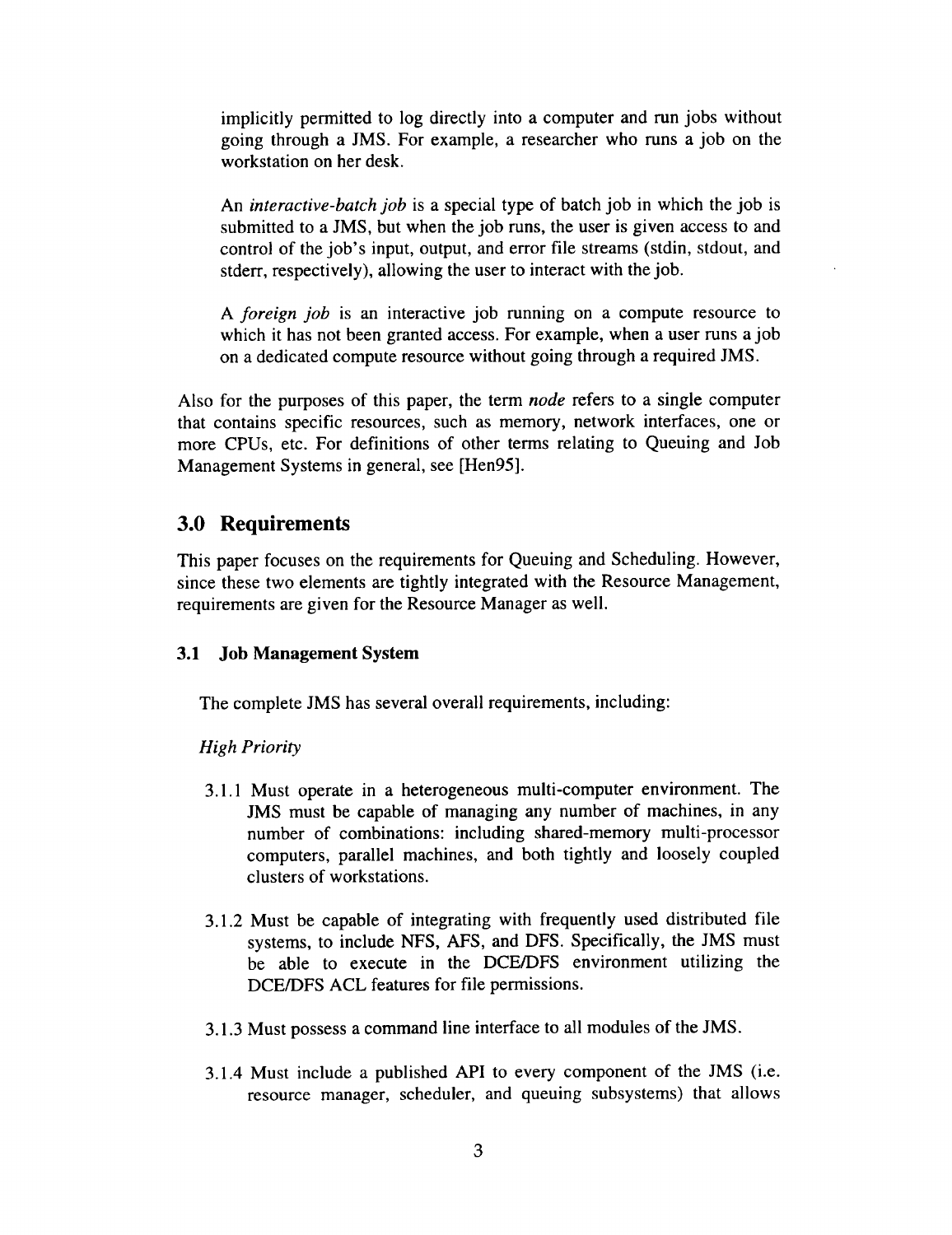local tools and utilities to be written to interface with the JMS components.

- 3.1.5 Must be able to enforce resource allocations and limits on:
	- Number of CPUs per job
	- Number of nodes per job
	- Type of nodes per job
	- Number of jobs executing per user
	- Number of jobs executing per group
	- Wall clock time
	- CPU time (per node and per application)
	- $\bullet$  System time
	- Memory utilization
	- Disk usage
	- Swap space
	- Dedicated access
	- Shared access
	- Network adapter access
- 3.1.6 Software must permit multiple instances and versions to exist and run simultaneously on the same systems. This is needed, in part, for testing new releases before production use.
- 3.1.7 Source code must be available for complete JMS. This is primarily needed for bug-fixes.
- 3.1.8 Must supply the ability to define more than one user id as the manager of the software. These ids, ideally, would not need overall root privileges on the machine running the JMS software. It is also desirable to be able to define JMS operator ids as well. The operator ids would have a subset of the manager's privileges which would include, but not be limited to starting and stopping queues, suspending, moving, restarting, and killing jobs.

### *Medium Priority*

- 3.1.9 Must provide a means of user identification outside the password file. This would provide a much more convenient way of maintaining authorized users for cluster configurations.
- 3.1.10 Must be scalable. Specifically the JMS must be capable of:
	- Managing very large clusters  $($  > 500 nodes)
	- Allowing very large parallel jobs ( > 200 nodes)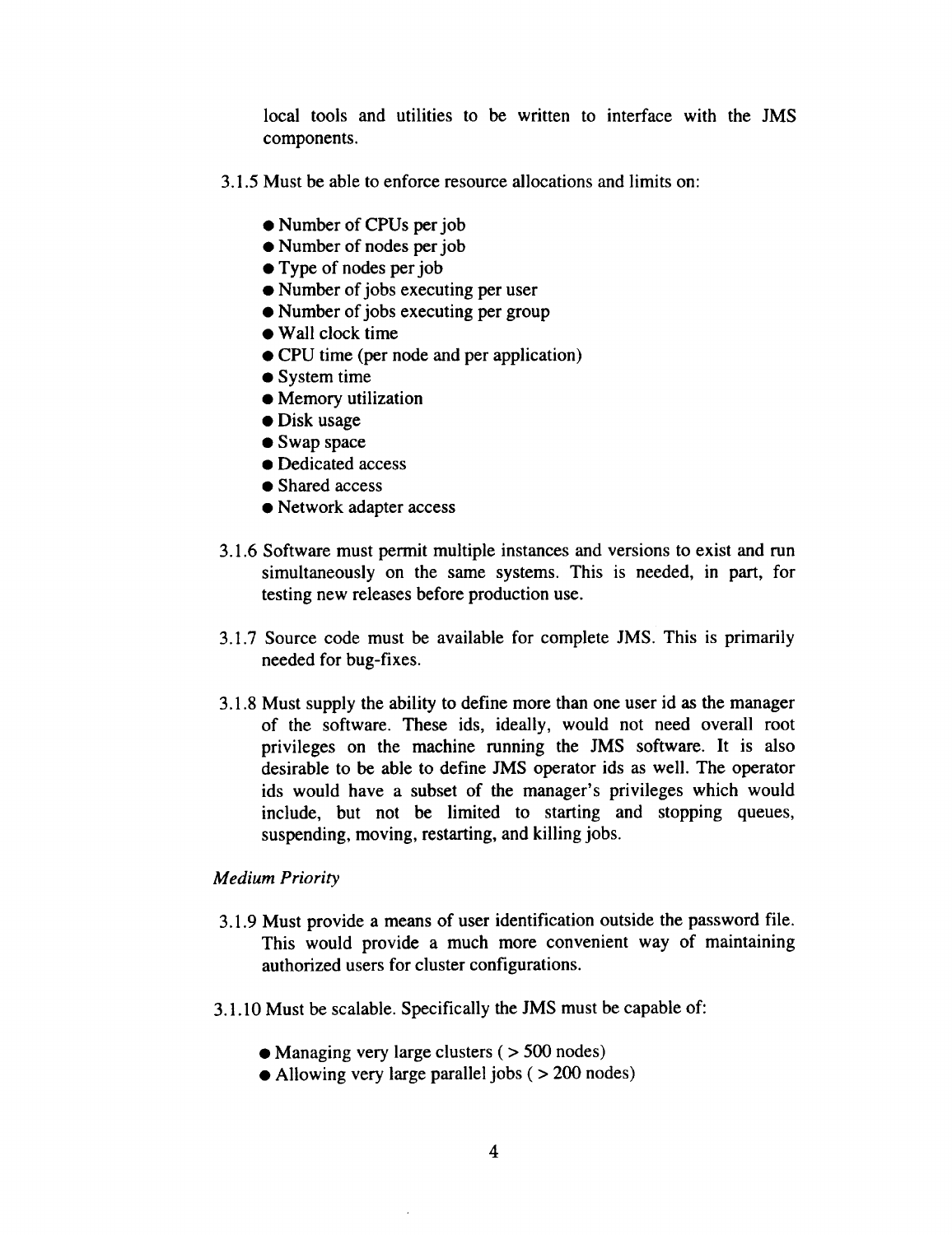- 3.1.11 Must meet all requirements of appropriate standards, including:
	- **•** POSIX 1003.2d "Batch Queuing Extensions for Portable Operating Systems".

#### 3.2 **Resource Manager Requirements**

## *High Priority*

- 3.2.1 Must be "parallel aware," i.e. understand the concept of a parallel job and maintain complete control over that job. This capability requires:
	- Tracking all processes (and sub-processes) of the job.
	- Being able to kill any job completely, including sub-processes, without leaving orphaned processes. This implies that the JMS must be aware of distributed processes and capable of forwarding signals.
	- Being able to "clean up" after jobs, i.e. provide node condition equivalent to the state before the given job existed.
	- Collecting complete job accounting information for all processes of a job, which must be combined to provide an aggregate job accounting record, in addition to per-node totals. The job accounting record must indicate total usage of all resources allocated to the job, and which limits, if any, were exceeded. See also [Sap95b].
	- Providing a mechanism (i.e. a programming interface) which allows a parallel program to communicate with the JMS to coordinate resource usage and to start processes.
- 3.2.2 Must be able to support and interact (i.e. coordinate resource allocations) with the following:
	- MPI
	- PVM
	- HPF
- 3.2.3 Must provide file "stage-in" and "stage-out" capabilities that allows the user to identify files that should be transferred to and from appropriate locations on the computer system on which his/her job will be run. Stage-in needs to occur before the actual job starts, but after disk resources have been allocated for that job. Stage-out should follow termination of the job, but before the disk resources are released for re-allocation.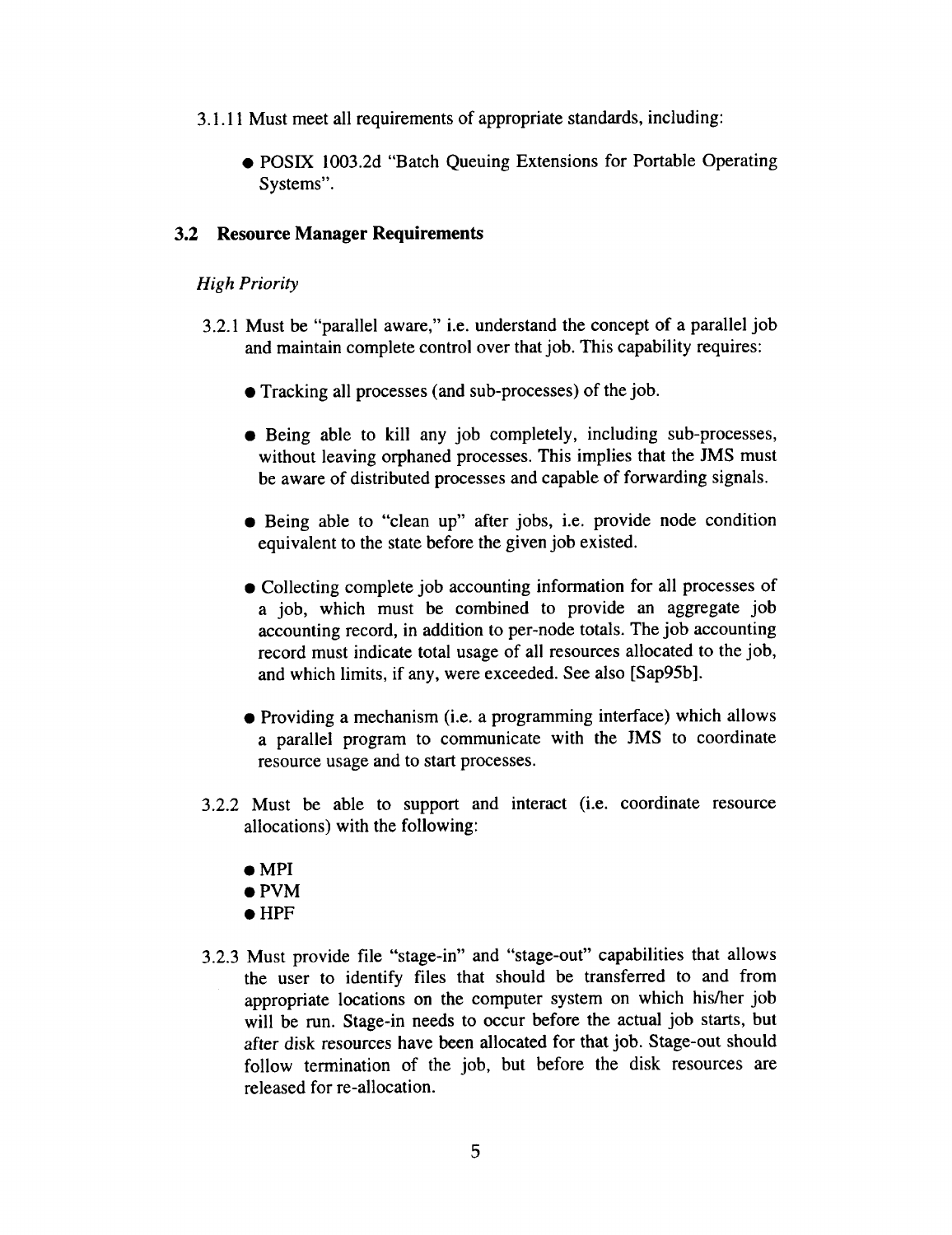- 3.2.4 User-level checkpointing/restart**(AHPC** project completion date: March  $31<sup>st</sup>1996$ :
	- Allowing application to periodically checkpoint its state without system support.
	- JMS should have a well-defined interface to facilitate checkpoint and restart.
	- JMS default **should** be able **to** checkpoint (if possible) when stopping a job or if the JMS goes down; and to **restart the** job (from **the** checkpoint if available, otherwise from the beginning of job). The user should be able to override this default if job restart is not wanted, in the event **that the** job is stopped.

## *Medium Priority*

3.2.5 Must provide a history log of all jobs, to include:

- Time job entered batch system
- Time job entered (each) queue
- Time job started **execution**
- Time job **suspended execution**
- Time job restarted **execution**
- Time job **terminated**
- Exit **status** of job
- Total usage and identification of each resource allocated to job (as specified in 3.1.5).
- 3.2.6 Asynchronous communication between application and Job Manager via a published API:
	- To request specific resource (number of nodes, amount of time, etc., as specified in 3.1.5)
	- Acquire resources through non-blocking request with asynchronous notification of resource availability
	- Specify if and when an application can release resources
	- Provide for Job Manager preemptive and cooperative resource reacquisition for reallocation
- 3.2.7 Must be integrated with authentication/security system. This includes providing:
	- Well documented interface with security/authentication system
	- Site configurable authentication mechanism
	- Necessary hooks for site to interface JMS with local environment
	- Out-of-the-box support for common and standard authentication systems, including DCE.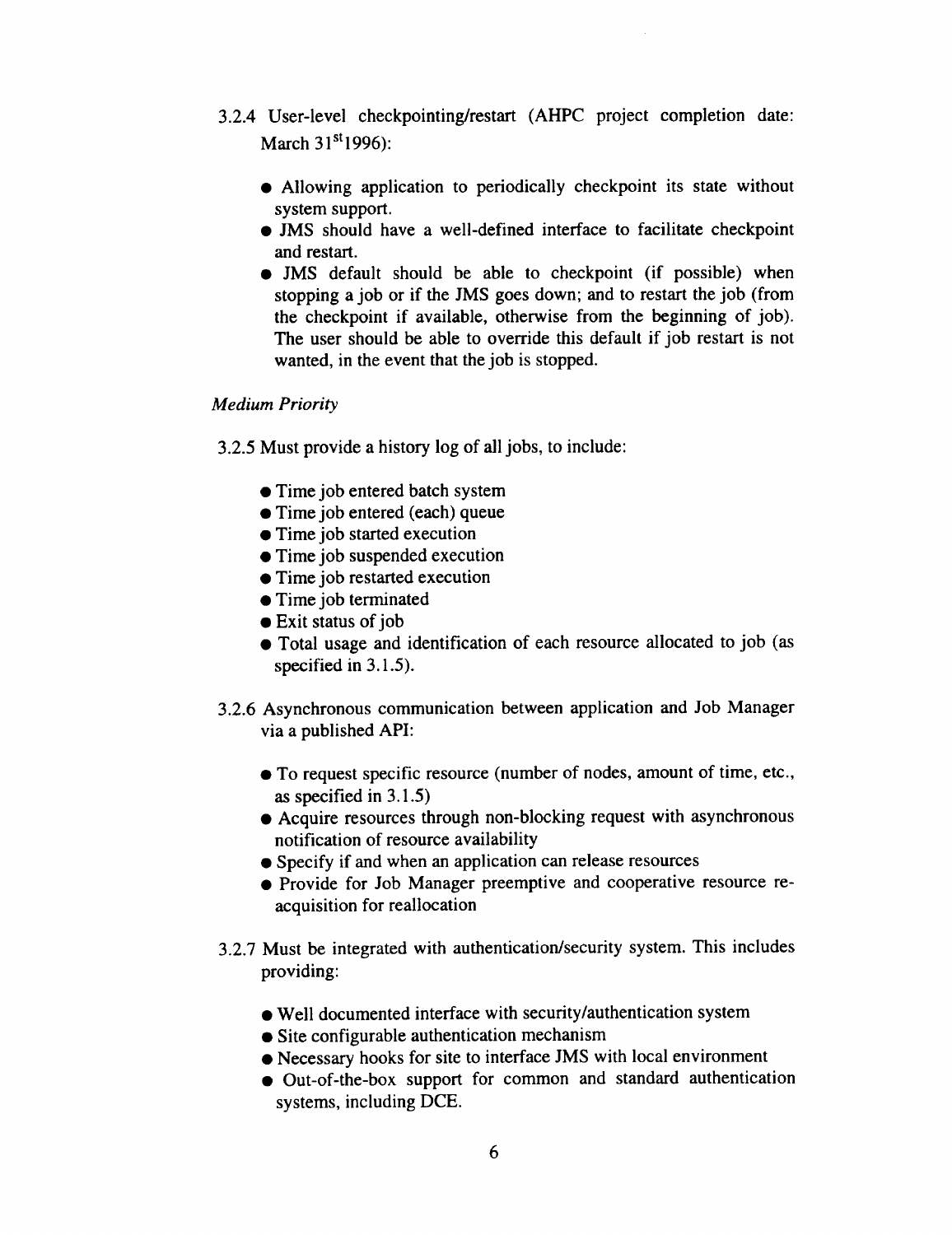3.2.8 Interactive-batch jobs must run with standard input, output, and error file streams connected to a terminal.

## **3.3 Scheduler Requirements**

## *High Priority*

3.3.1 Must be highly configurable, supporting:

- Complex scheduling, allowing different scheduling policies at different times of the day, and distinction between prime and nonprime time
- Dynamic and preemptive resource allocation (reshuffling queue, tiling, etc.)
- Awareness/distinction between batch, interactive, interactive-batch, and foreign jobs
- 3.3.2 Must provide simple, out-of-the-box scheduling policies, including:
	- First in, first out (FIFO)
	- Shortest job first
	- Favor large memory (or CPU) jobs, or small jobs
	- Favor long running jobs, or short jobs
	- Load balancing (time-shared systems)
	- User or group priority
	- Fair sharing (past usage consumption)
- 3.3.3 Must schedule multiple resources simultaneously, including at least the following:
	- Number of nodes
	- Type of nodes (compute, I/O, big memory, multiprocessor)
	- Number of processors per node
	- Memory per node
	- Network connections (Ethernet, HiPPi, FDDI, ATM, etc.)
	- Disk (local, system, scratch, temporary, fast, etc.)
	- System specific resources (e.g. switch adapter mode on SP2)
	- Operating system version
- 3.3.4 Must be **able** to change the priority, privileges, run order, and resource limits of all jobs, regardless of the job state.
- 3.3.5 *Coordinated* scheduling is absolutely critical for almost all message passing jobs as there is severe performance degradation when resources are simultaneously used by different jobs. Space-sharing (or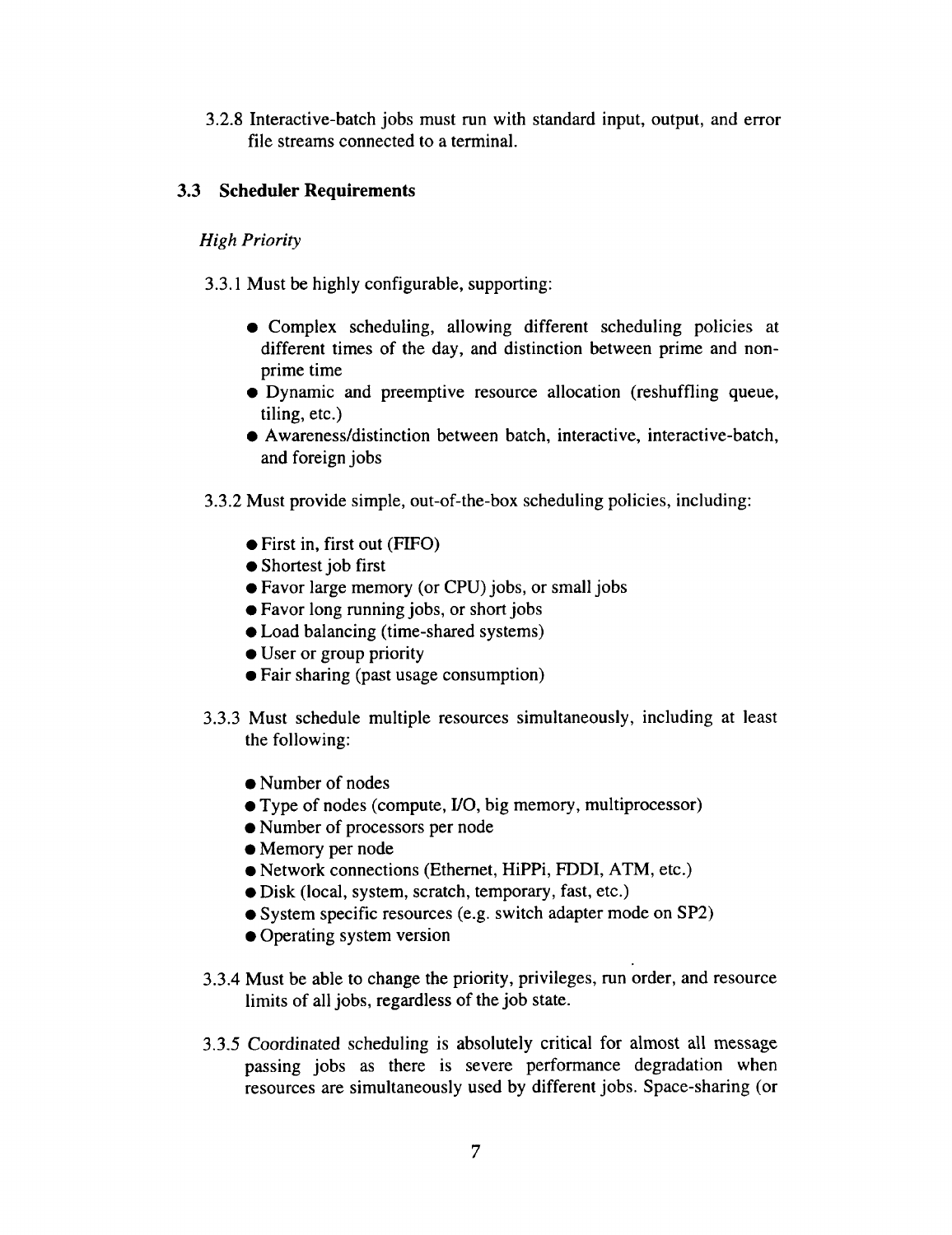tiling, allocating nodes or Processing Elements as dedicated resources to support non-overlapping jobs) is the only effective way to accomplish coordinated scheduling in the absence of gang-scheduling (synchronized time-sharing, see also  $5.1.1$ ).

#### *Medium Priority*

- 3.3.6 Must provide mechanism to implement any arbitrary policy. Policy expressed by a simple set of rules is generally not sufficient, as it does not allow for complete flexibility within a given site. This requires:
	- **•** Scheduler must be separable from JMS. A site needs the ability to both modify and replace the scheduler.
	- A published API must be available to the system administrator to implement his/her specific site scheduling policy. A parsed configuration file alone is not sufficient.
- 3.3.7 Must support unsynchronized timesharing of jobs. Unsynchronized time-sharing (time-sharing with no guarantee of synchronization across nodes) can be used on interactive nodes where the performance degradation from the unsynchronized time-sharing across nodes is not as important, and for general interactive debugging.
- 3.3.8 Sites need to be able to define which, if any, nodes are to be timeshared as well as the number of processes and users per time-shared node. There may be limitations in the number of applications that can simultaneously use the network adapter, or a given node may have a small amount of memory or swap space.

#### 3.4 Queuing **System Requirements**

#### *High Priority*

- 3.4.1 Must handle two job types with a common set of commands:
	- Interactive (stdin, stdout, and stderr connected to the terminal session)
	- **•** Batch (stdout and stderr directed to files)
- 3.4.2 User Interface must provide information on at least the following (AHPC project completion date is March  $31<sup>st</sup>$  1997):
	- Unique identifier for each job
	- User id job executing under
	- Group id job executing under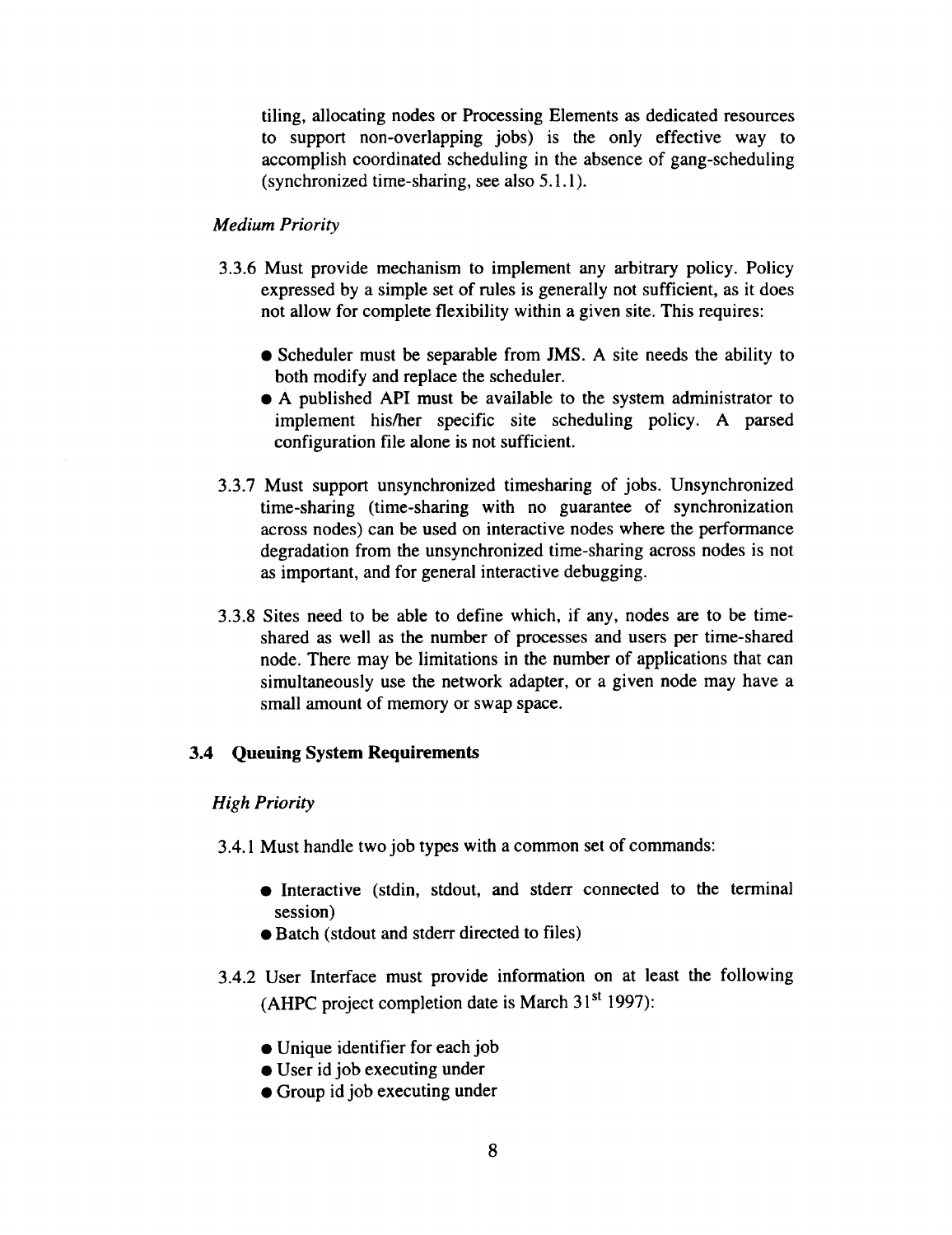- Job state (including running, queued, suspended, held, exiting)
- $\bullet$  Job priority
- Why a given job is not running
- $\bullet$  Information about the consumed and remaining resources available to a job
- List of allocated or requested resources for each job (as specified in 3.1.7)
- Status of all system resources (idle, reserved, available, down, allocated)
- 3.4.3 Must provide for restricting access to the batch system in a variety of site-configurable methods, to include:
	- specific user restrictions
	- $\bullet$  specific group restrictions
	- restrictions based on past resource consumption
	- restrictions based on per user or group current resources in use
	- origin of job
- 3.4.4 Must be able to sustain hardware or system failure, i.e. no jobs get lost; restart, rerun, or checkpoint interrupted jobs.
- 3.4.5 Must be able to configure and manage one or more queues.
- 3.4.6 Administrator must be able to create, delete, and modify resources and resource types.
- 3.4.7 Administrator must be able to change a job's state (queued, running, suspended, held, etc.)
- 3.4.8 Must allow dynamic system reconfiguration by administrator with minimal impact on running jobs. Administrator needs to be able to selectively remove or add nodes to the cluster without impacting overall access to JMS functions or to the remaining nodes. Any jobs which were running on the removed nodes must, at least, be suspended and started up again once those nodes are turned back over for general use. Ideally, the jobs which were running on the affected nodes would be checkpointed, moved, and continue running on available nodes not affected by the reconfiguration.
- 3.4.9 Must provide centralized administration. Log files and administration commands must be centrally located.
- 3.4.10 Users must be able to reliably kill their own job. See 3.2.1.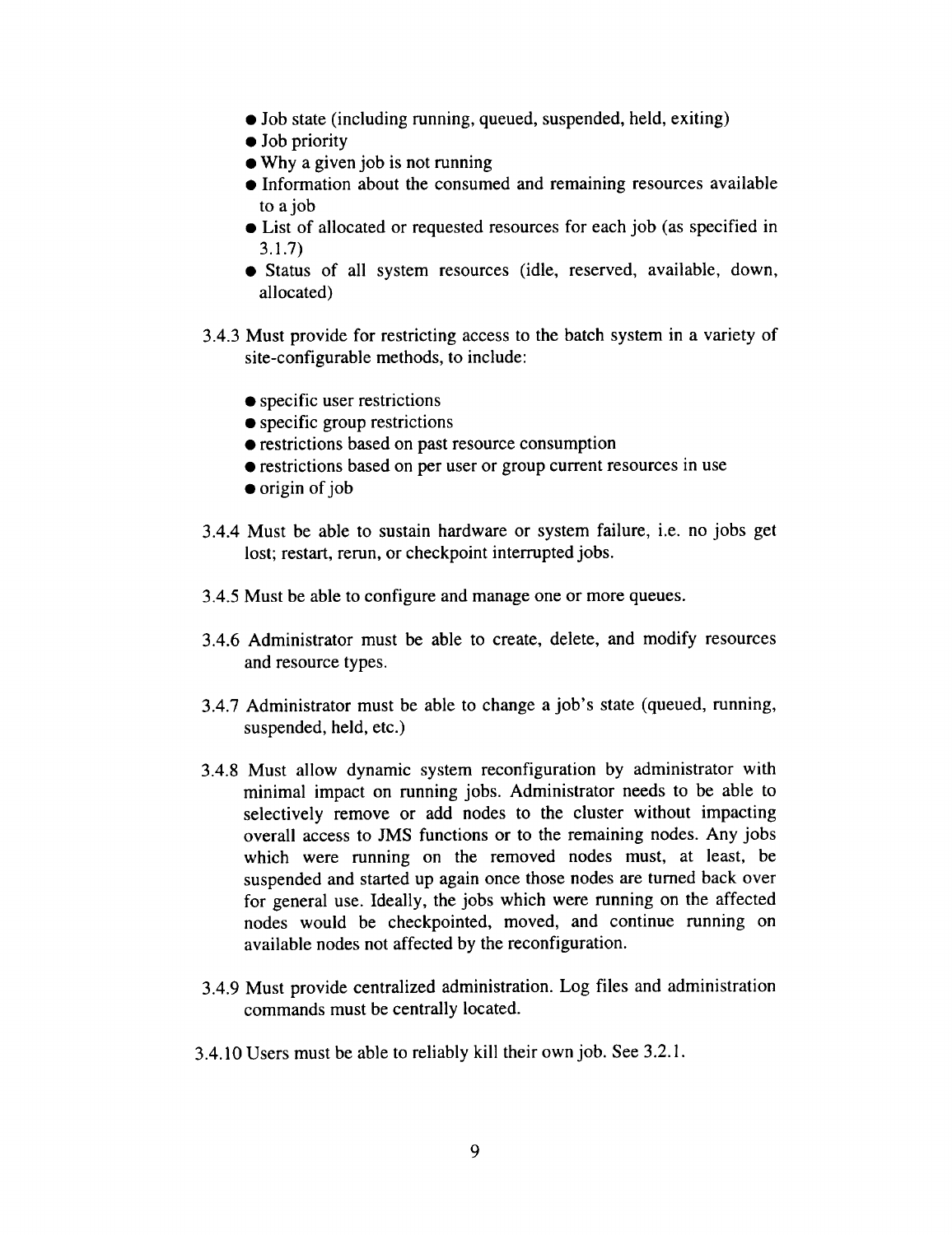### *Medium Priority*

- 3.4.11 Must provide administrator configurable scripts/programs to be run by JMS before and after a job, respectively. This may be used for initialization or node clean-up.
- 3.4.12 Must include user specifiable job inter-dependency based on:
	- Job state (see 3.4.2)
	- Job return status (success, failure)
	- Job submission time (e.g. "run my jobs in the order I submitted them")
	- Job start time (e.g. "don't run my job before noon on Tuesday")
	- Status of other computer systems (e.g. mass storage)
- 3.4.13 Must allow jobs to be submitted from one cluster and run on another. (AHPC project completion date is June  $30<sup>th</sup>$  1996).
- 3.4.14 Must provide a site-configurable mechanism (at both the user and group levels) to permit users to have access to information about jobs from other submitters.

# **4.0 Requested** Capabilities

The following capabilities would be extremely useful but **are** not absolutely critical. The timeframe in which these capabilities should be provided is six to eighteen months.

## *High Priority*

- 4.1.1 Job scheduler should support dynamic policy changes (from any computable scheduling policy to any other) without restarting the batch system.
- 4.1.2 Possess a Graphical **User** Interface (GUI) to all modules of the JMS.
- 4.1.3 Provide a graphical representation of the configuration and usage of the resources under the JMS. There should also be an option to view other clusters within the same graphical display, instead of opening up multiple displays from each defined cluster.

## *Medium Priority*

4.1.4 The time-sharing configuration information should be available to the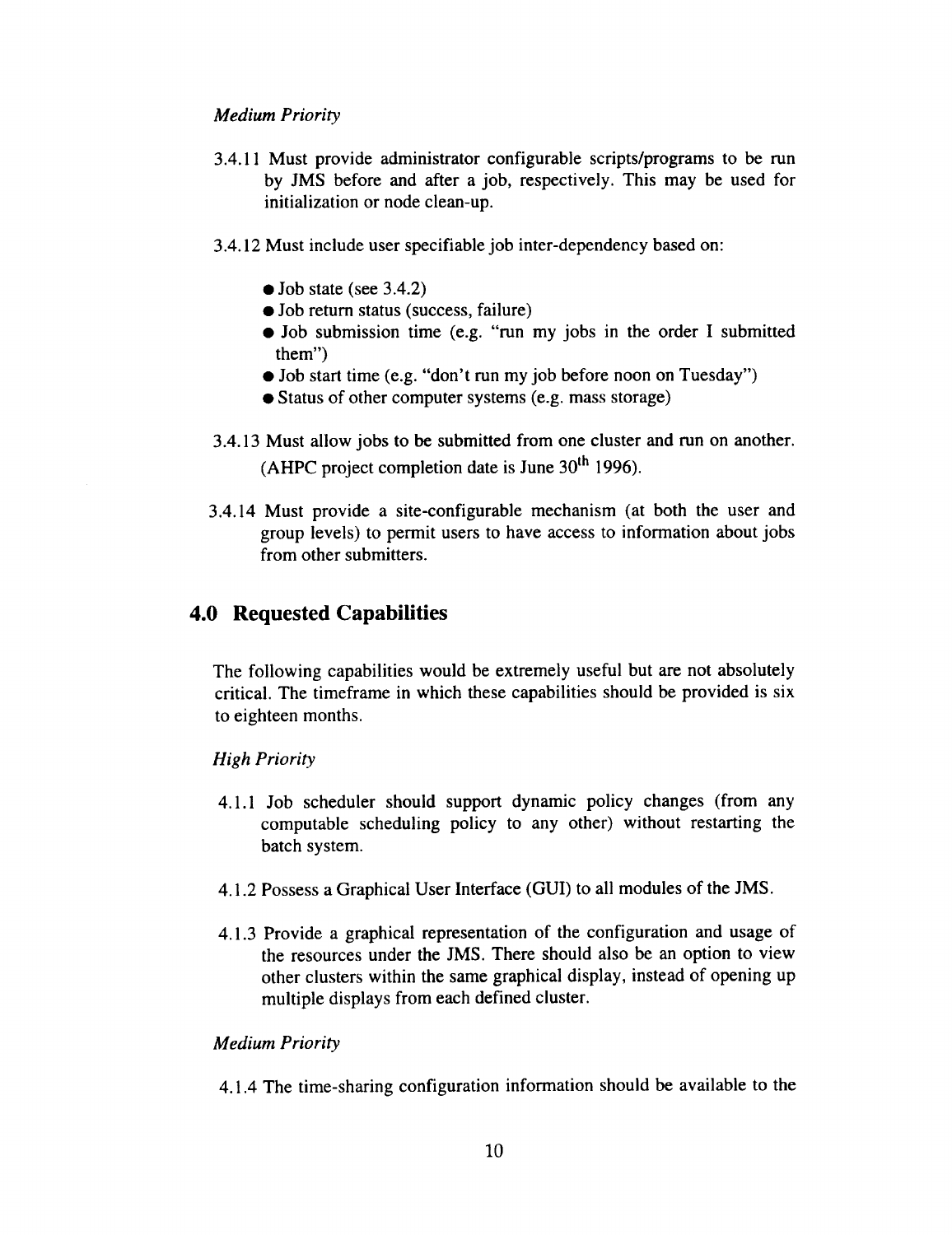job scheduler for optimizing job scheduling (i.e. which nodes and jobs are time-shared, if any, and for how long resources have been committed to time-sharing).

- 4.1.5 Provide a graphical monitoring tool with the following capabilities:
	- **•** View history of host load
	- Be able to adjust the sample time
	- Be able to store data to separate output file
	- Be able to capture a snapshot of the graphical representation in postscript, TIFF, and GIF formats.
- 4.1.6 Should be able to support both hard and soft limits when appropriate.
	- Each supported resource should have a corresponding hard limit. Jobs exceeding a hard limit should typically be killed, suspended, held, or rejected, but this should be a function of the job manager, and site configurable.
	- Each supported resource should also have a corresponding soft limit. Jobs exceeding a soft limit should be notified and allowed to continue until the hard limit is reached.
- 4.1.7 Should be readily available. The marketplace must be able to support the continued development and support of the product. This can be a defacto standard public domain package with a "marketplace" that supports it or a commercially supported product with the appropriate target market.
- 4.1.8 Should supply some kind of a proxy account optional setup. If it is deemed necessary that certain machines be available for "open" use, configuration would be made much easier if the JMS had a few ids "owned" by the software that are available for use to any user id defined by a group, subnet, etc. This would make the JMS much more accessible without the overhead of unnecessary user ids across multiple systems.
- 4.1.9 Should provide at least the following accounting capabilities:
	- Recorded in flat ascii files to make UNIX command processing of the data easier
	- GUI interface to control data collection

and at least the following datapoints, per node and per cluster:

- Usage of each resource defined to JMS (as specified in 3.1.5)
- Fraction of time JMS was available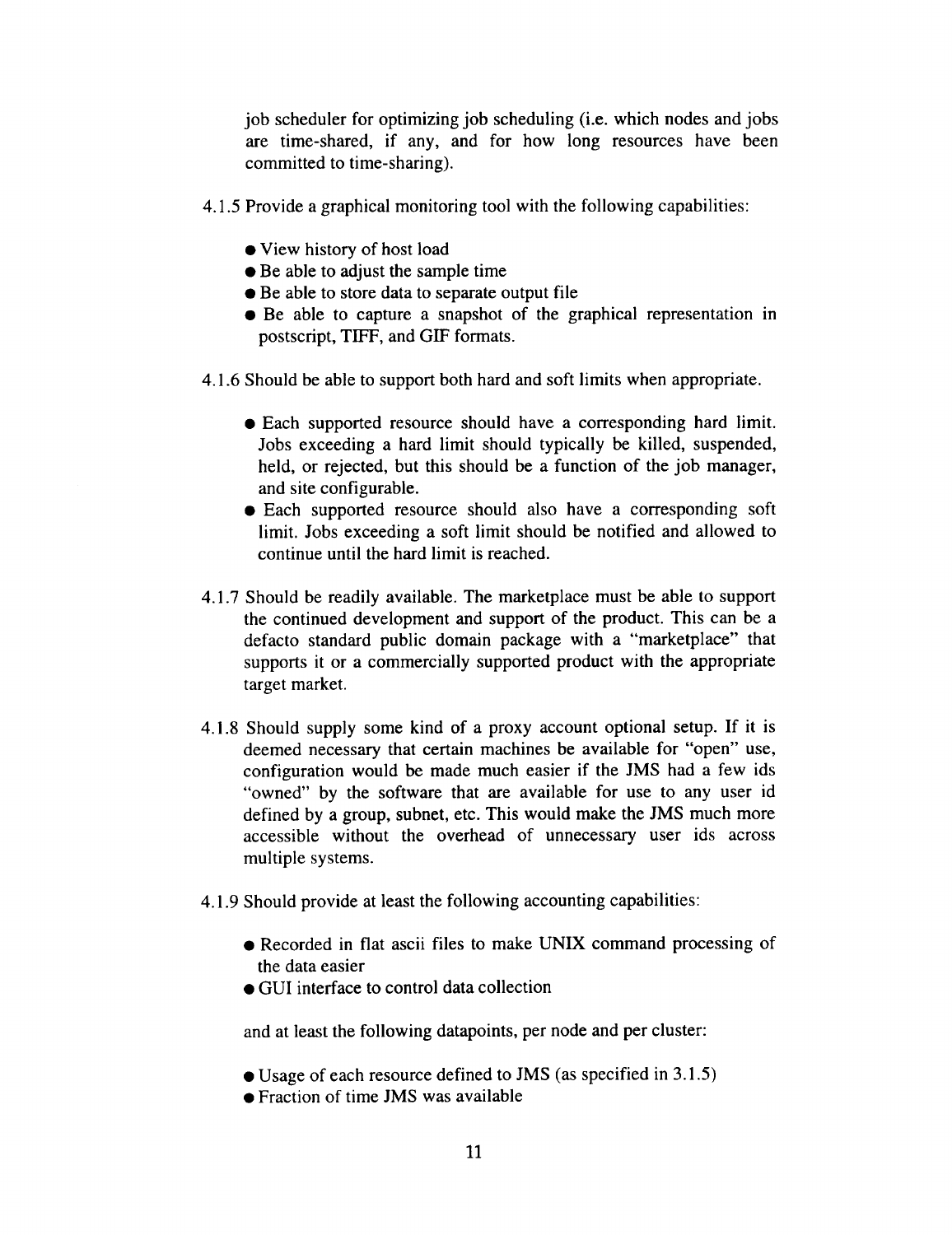- Total and percent of available CPU time used
- Number of logins and users
- Load average of nodes
- Number of batch jobs

#### *Low Priority*

- 4.1.10 Must allow a site to choose to run separate resource managers for each system (or cluster), as well as a single resource manager for all systems. A single resource manager for an entire site would allow a single entry point to which any job could be submitted, and then routed to the correct system (or cluster) at the site.
- 4.1.11 Interactive jobs allow user to "detach" from the job, requiring that output be logged to a file as well. See [DJM93].
- 4.1.12 Provide a mechanism to allow reservations of any resource (for example, a capability similar to Session Reservable File System (SRFS)).
- 4.1.13 Should provide at least the following attributes for jobs:
	- Set of resource consumption counters
	- Set of resource limits
- 4.1.14 Should be able to define and modify a separate access control list for each supported resource (as specified in 3.1.5).
- 4.1.15 Should provide wide area support allowing clusters separated by large distances with relatively slow (> 56Kb/sec) network connections to share resources. (AHPC project completion date is June 30<sup>th</sup> 1997)
- 4.1.16 Should allow an interactive user on a workstation console to instruct the JMS to suspend or migrate a job to a different workstation.
- 4.1.17 Should provide both client and server capabilities for Windows NT.

## **5.0 Future Requirements**

**The** following capabilities are recognized as being difficult to implement, and will be required in the future. They are listed here to assist vendors in design and feature planning.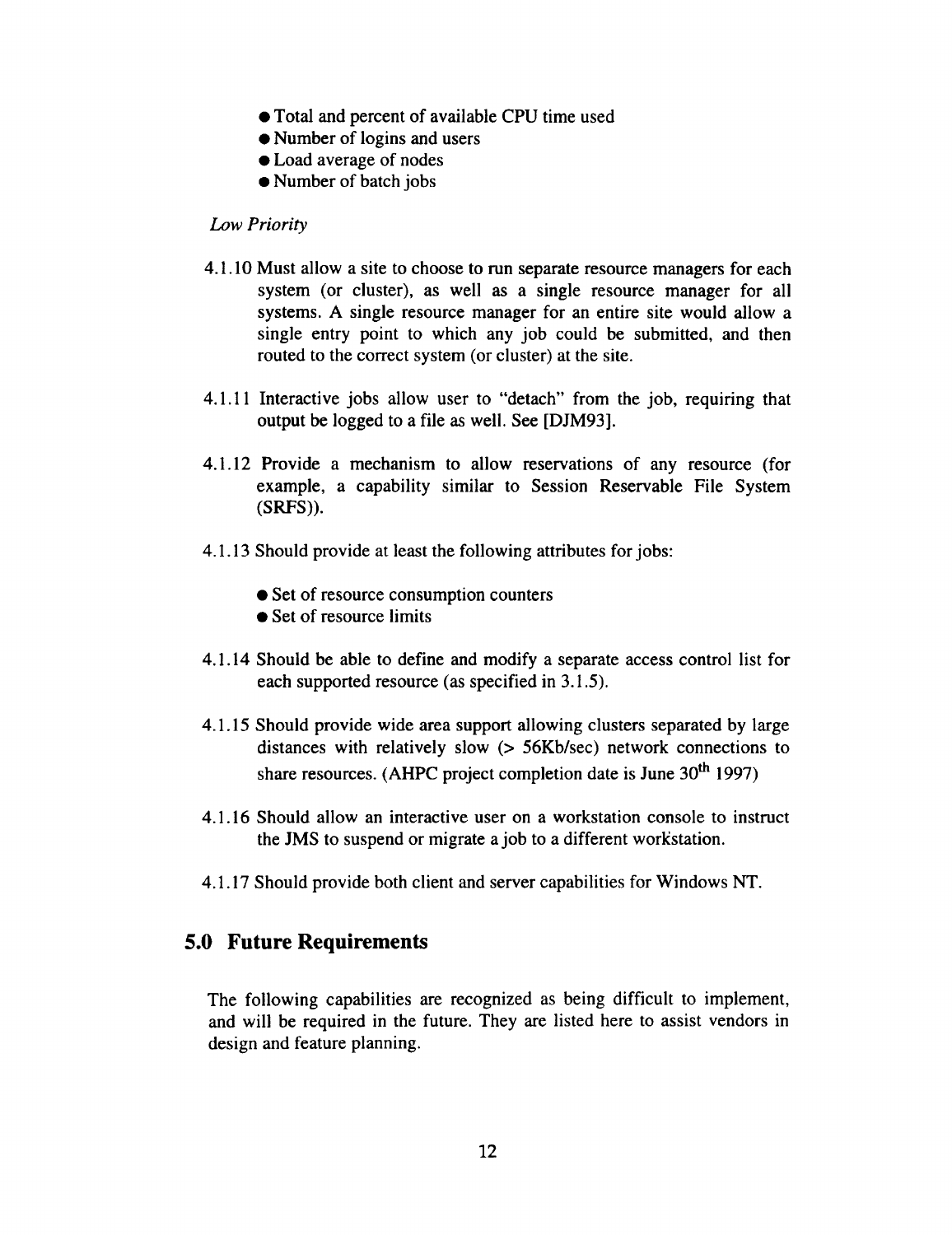## *High Priority*

- 5.1.1 Gang-scheduling (AHPC project completion date of June 30<sup>th</sup> 1997): fully synchronized time-sharing of parallel processes across distributed nodes. This feature is critical to statically balanced application and tightly coupled parallel applications, where resonance in communication delays from time-sharing delays may significantly degrade performance. Gang-scheduling or co-scheduling should be implemented on:
	- Fixed size partitions
	- Variable sized or dynamic partitions
- 5.1.2 Dynamic load balancing (AHPC project completion date of December
	- $31<sup>st</sup>$  1996), including the ability to:
	- Change resource allocation dynamically
	- Migrate a running application to other nodes
	- Reduce/increase nodes as availability/priority changes
	- Fault tolerance
- 5.1.3 Job migration: Ability to suspend a job or part of a job, and move its full computing environment (binary, local files, etc.) to a different node, or set of nodes, of the same architecture. Information about the best migration point could be given by the user to simplify the migration process. A published API should be available for communication between a job and the JMS to provide the system with necessary information on how and/or when to best suspend or restart the job. (AHPC project completion date of December 31<sup>st</sup> 1996)

#### *Medium Priority*

- 5.1.40S level checkpointing, providing the ability for the JMS to restart a job from where it left off and not simply from the beginning.
	- Needed for true fault tolerance
	- Needed for true dynamic resource allocation

# **6.0 Acknowledgments**

The requirements within this paper are the results of iterations of discussions with the NAS Parallel Systems group and project members of NASA Cooperative Agreement NCC3-413, including representatives from NASA Ames, NASA Langley, NASA Lewis, United Technologies Pratt & Whitney group, CFD Research Center, MacNeal Schwendler, Corp., Massachusetts Institute of Tech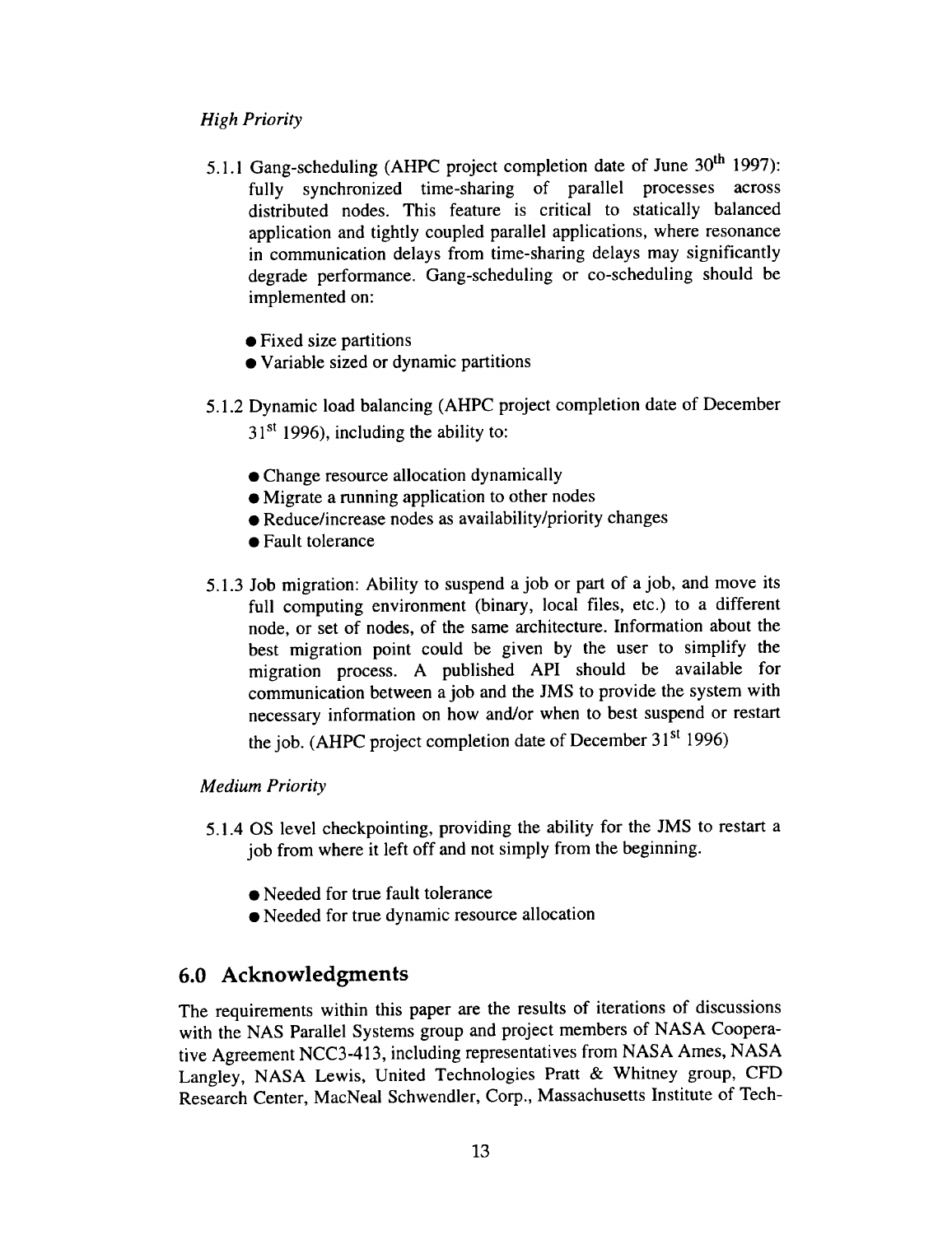nology, and the State University of New York [CAN95]. Comments were also received from the Platform Computing, NAS PBS group, Cray Research, IBM, and SGI regarding requirements of their customers for JMS software.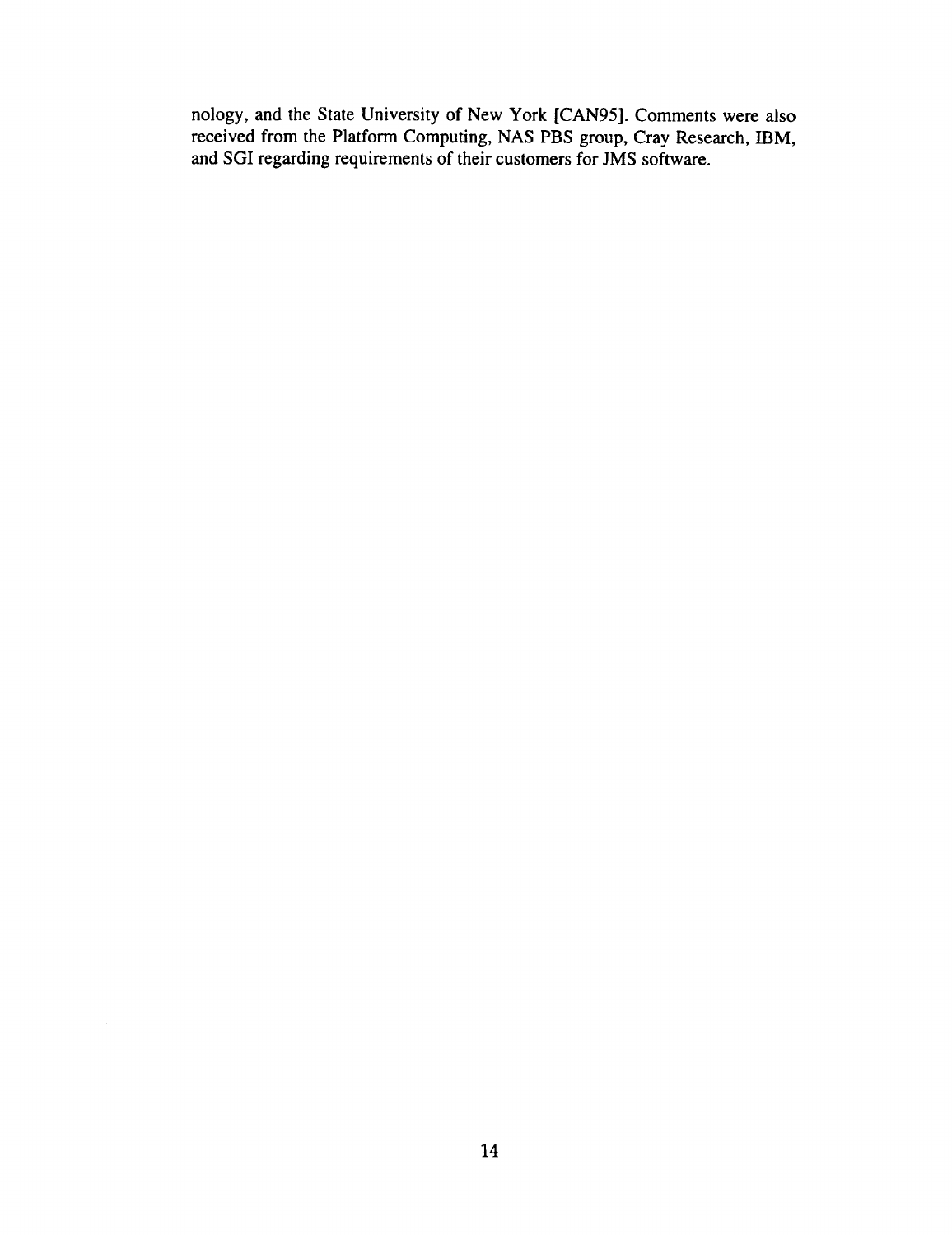## **7.0 References**

- [CAN95] NASA Cooperative Agreement NCC-413. **URL:** http://www.lerc.nasa.gov/Other\_Groups/NPSS/html/can95.html
- [DJM93] "Distributed Job Manager Administration Guide," AHPCRC, Minnesota Supercomputer Center, 1993.
- [Hen95] "Portable Batch System: Requirements Specification," Robert Henderson and Dave Tweten, Numerical Aerodynamic Simulation Facility, NASA Ames Research Center, April 1995.
- [Kin86] "The Network Queuing System," B.A. Kinsbury, *Cosmic Software,* NASA Ames Research Center, 1986.
- [Sap95a] "Job Management Requirements for NAS Parallel Systems and Clusters", William Saphir, Leigh Ann Tanner, and Bernard Traversat, NAS Technical Report NAS-95-006, Numerical Aerodynamic Simulation Facility, NASA Ames Research Center, February 1995.
- [Sap95b] "JSD: Parallel Job Accounting on the IBM SP2," William Saphir and James Patton Jones, NAS Technical Report NAS-95-016, Numerical Aerodynamic Simulation Facility, NASA Ames Research Center, July 1995.